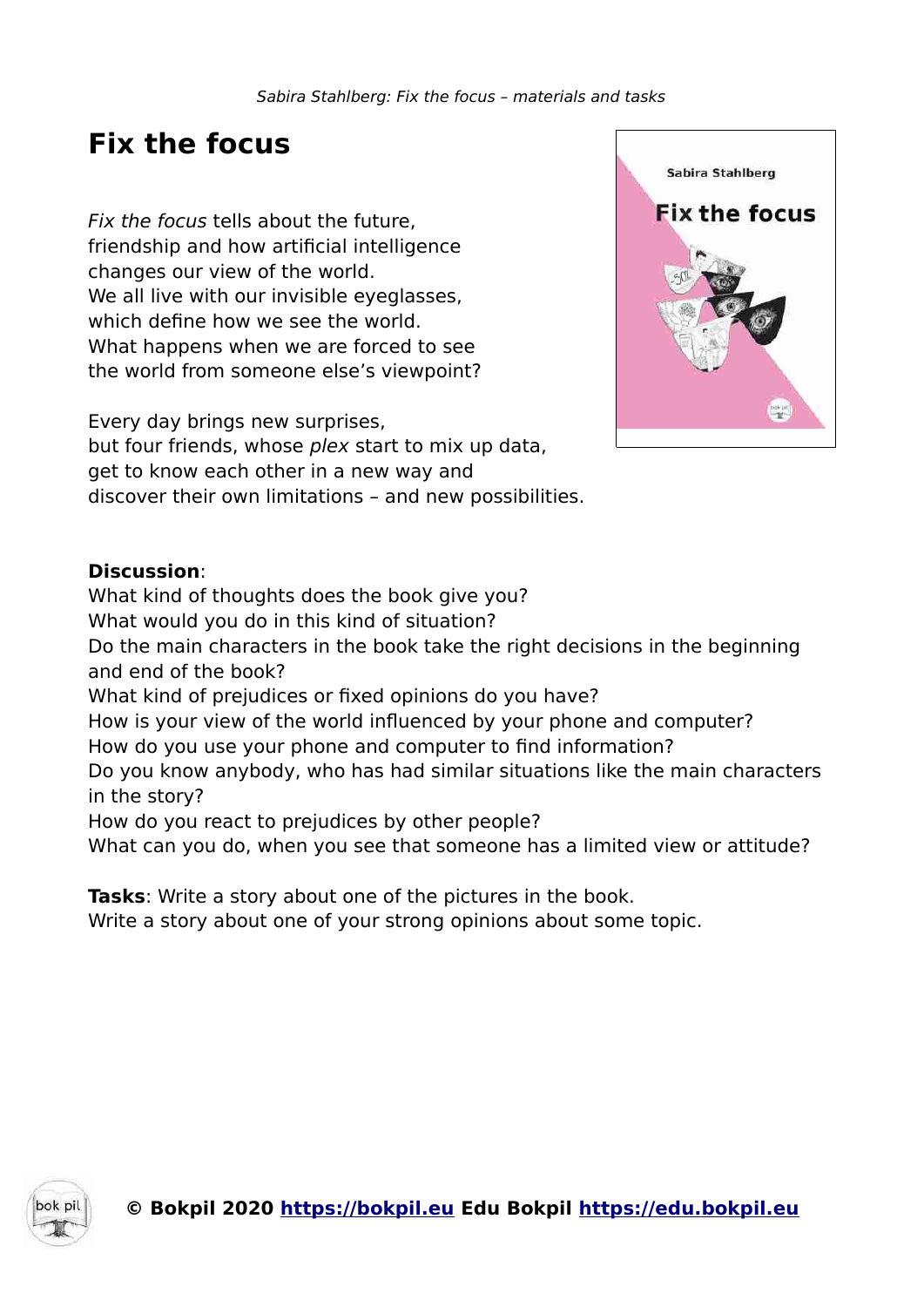# **Fix the focus: reading comprehension**

### **Lightning:** Sandra is

- 1. untidy
- 2. organised
- 3. beautiful
- 4. dressed in a raincoat
- 5. wearing a nice dress

## Larry teaches

- 1. sports
- 2. geology
- 3. geography
- 4. botany
- 5. zoology

# Plex is

- 1. a type of eyeglasses
- 2. a phone
- 3. a computer
- 4. a combination of different machines
- 5. something you can buy at the supermarket

# **School:** The database at school

- 1. combines questions and answers
- 2. asks the students different questions
- 3. checks homework
- 4. helps the teacher to check answers after exams
- 5. sends out information to students

# The lesson about war

- 1. feels more real with plex
- 2. is a lecture on how war influences the environment
- 3. is about a war a hundred years ago
- 4. tells about astronomy
- 5. explains to the students about the environment is destroyed

# Aaron likes

- 1. black holes
- 2. astronomy
- 3. moon and sun
- 4. general knowledge
- 5. blond people

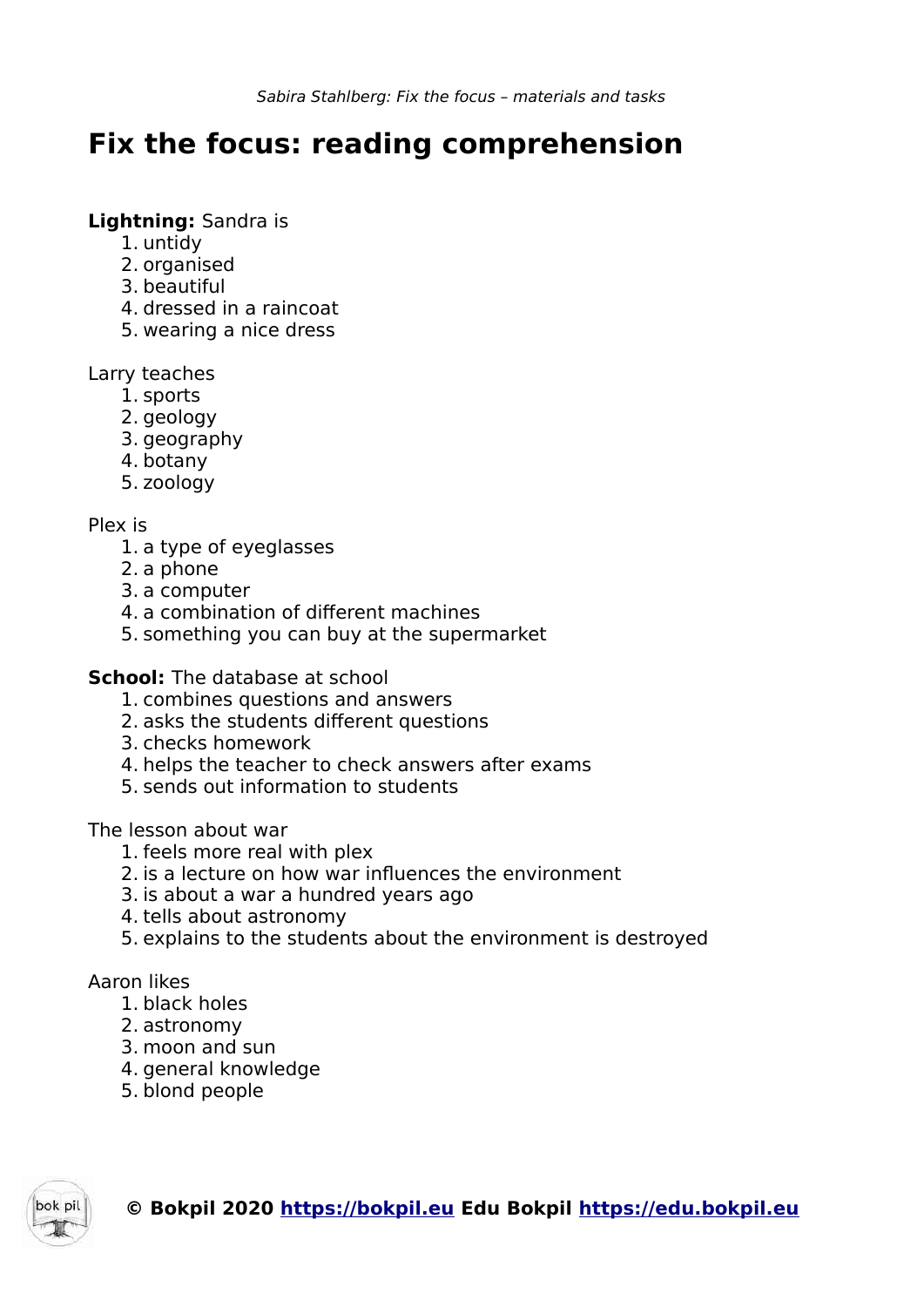**Cactus:** Languages in plex can

- 1. be spoken and translated
- 2. used for translating ancient documents
- 3. send information to others
- 4. tell about green sofas in the ocean
- 5. be checked by using old dictionaries

### Aaron sees

- 1. a plant growing out of the sauce
- 2. the name in Greek for cactus
- 3. flowers in the park and their Latin names
- 4. interesting birds in the trees
- 5. dill on the plate

The cactus

- 1. is small and invisible
- 2. is as big as a football
- 3. disturbs Aaron's work
- 4. is taken away by his colleagues
- 5. is one of many huge cactuses at the workplace

### **Dog:** Sandra sees a

- 1. small dog in the street
- 2. black cat by the bakery
- 3. red parrot in the tree
- 4. dog which is big as a horse
- 5. dog which is angry and she is scared

The poodle of the old lady

- 1. often barks
- 2. scares people
- 3. likes nice things to eat
- 4. hates Larry
- 5. loves Aaron

The plex connect

- 1. never in the wrong way
- 2. always right
- 3. sometimes in a crazy way
- 4. differently for the four friends
- 5. the four friends to each other

### **Speed:** Alpine skiing

- 1. is a summer sport
- 2. means jumping from an airplane
- 3. is done with a sleigh on ice
- 4. is the same as slalom
- 5. means skiing in the Alps

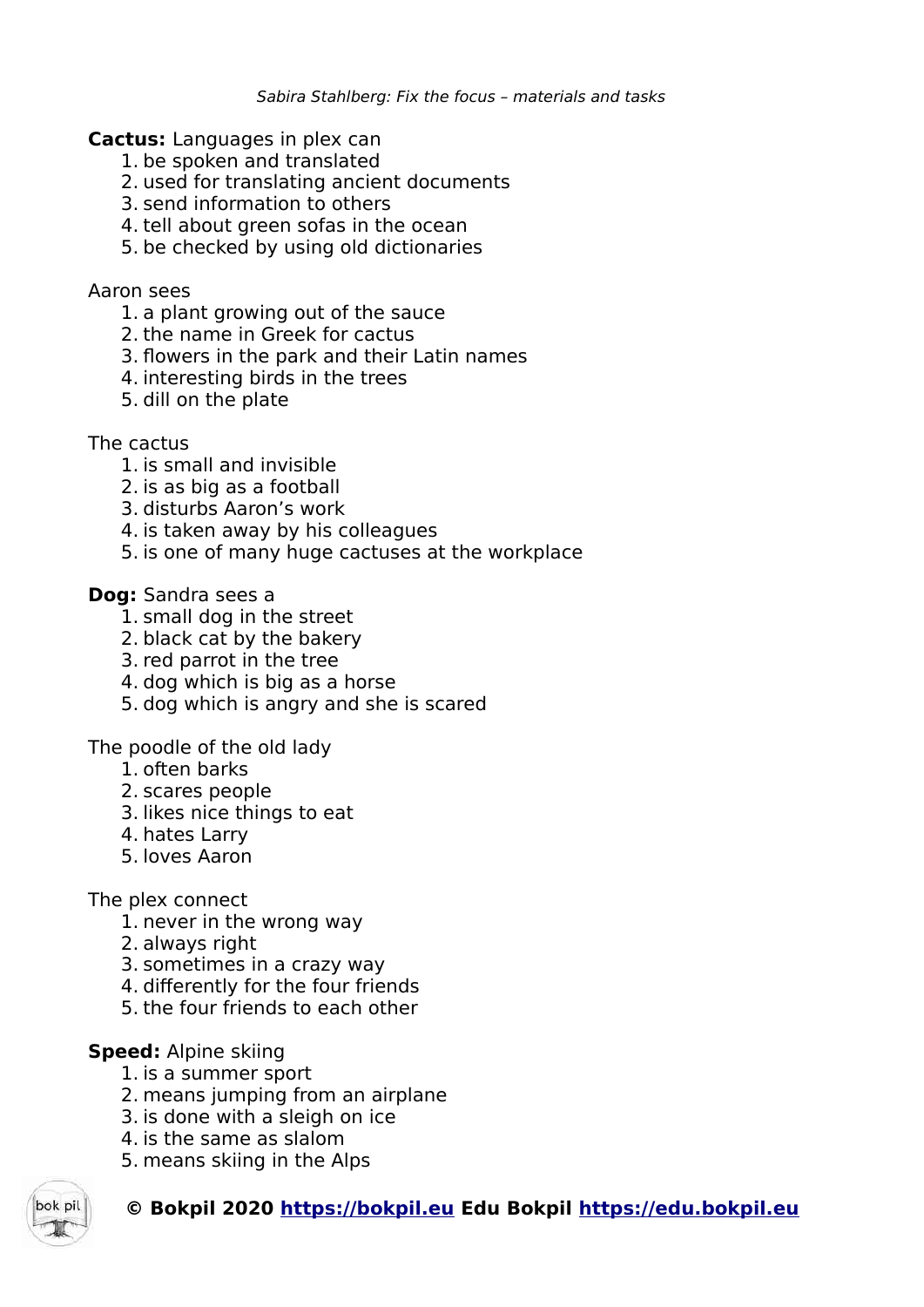The main character has

- 1. blue spots on the hands
- 2. yellow spots on the shirt
- 3. untidy clothes
- 4. not cleaned up the room
- 5. neat shoes

The match is

- 1. basketball at school
- 2. football at the stadium
- 3. between different clubs
- 4. not so rich in goals, because the players are tired
- 5. very loud

## **Clothes:** Sandra prefers to eat

- 1. vegetarian food
- 2. meat
- 3. fish
- 4. pasta with meat sauce
- 5. pasta with spinach and cheese
- 6. eggs

The four friends will exchange plex

- 1. with each other
- 2. so that Larry gets Aaron's plex
- 3. and Sandra gets Larry's plex
- 4. so that the main character receives Sandra's plex
- 5. and Aaron gets the main character's plex

The old lady

- 1. wears sports clothes
- 2. is going to a holy place as a pilgrim
- 3. wears a long dress
- 4. has shaved her head
- 5. has many curls

# **Travel:** Changing the plex can be done

- 1. sometimes for fun
- 2. not at all, because plex come in different sizes
- 3. not at all, because all have different interests
- 4. always, in order to discover everybody's secrets
- 5. never, because they are adapted to the person

# Changing cameras

- 1. can give you new travel destinations
- 2. creates different opinions
- 3. is impossible if you have a special camera
- 4. is possible, despite different systems
- 5. could be a crazy idea

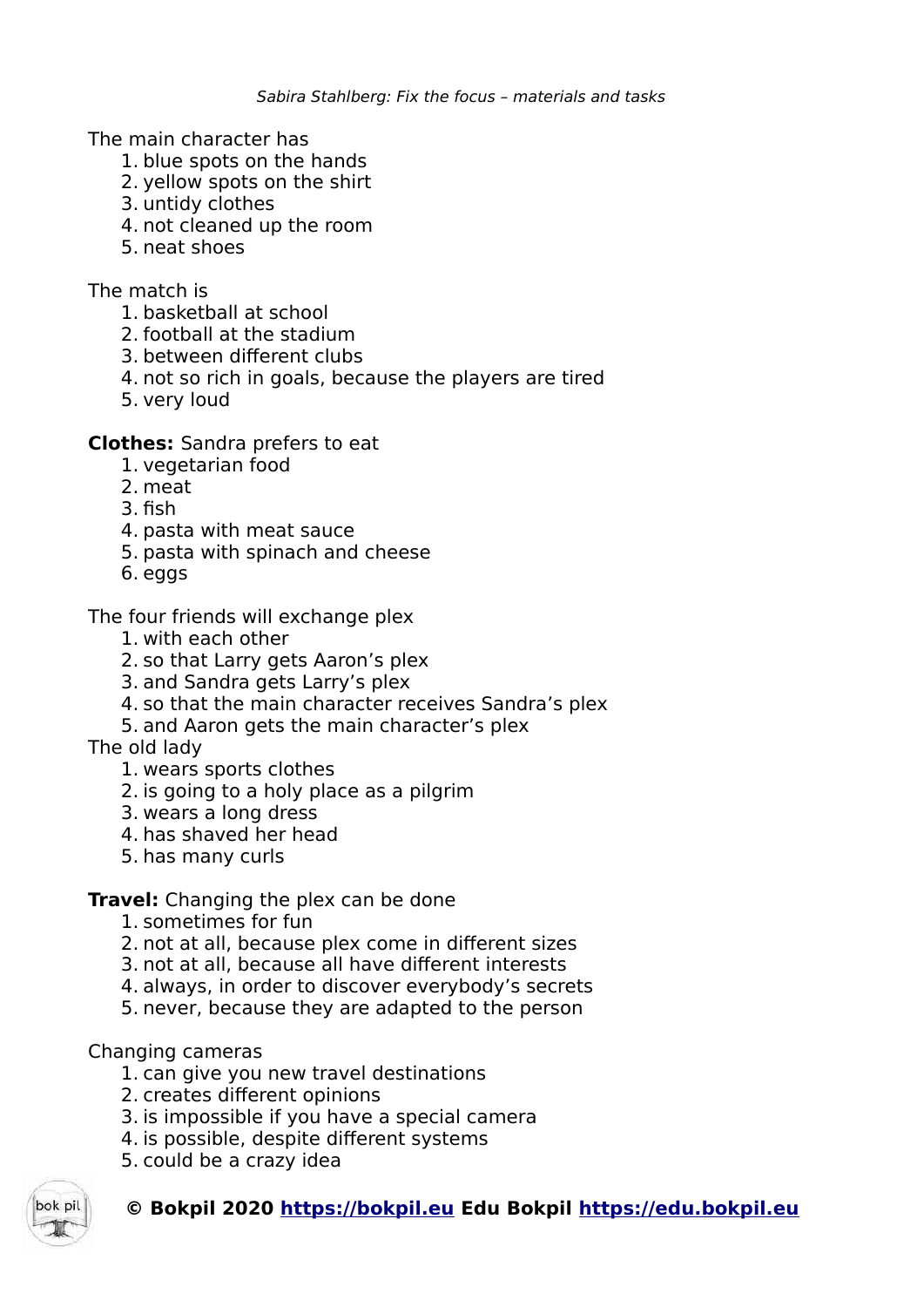The friends think that the reality of others

- 1. is not the same as their own
- 2. can be the truth for one, but not for another
- 3. is true for everyone
- 4. could be different for other peoples' reality
- 5. must be accepted by all

**Share:** The friends have

- 1. too big apartments
- 2. too small apartments
- 3. different furniture in their homes
- 4. clean and organised apartments
- 5. chaos and paint stains at home

## Larry's students

- 1. like pictures from the Sahara
- 2. receive different tasks in chemistry
- 3. think their teacher's plex is fun
- 4. have not done their homework
- 5. receive Sandra's information through Larry's plex

The shops in the street

- 1. give new ideas
- 2. prosper
- 3. make a lot of money for you
- 4. can save money
- 5. want profits

**Poems:** Who writes poems?

- 1. The main character
- 2. Sandra
- 3. Aaron
- 4. Larry
- 5. You

The house must be renovated and

- 1. the facade will be renewed
- 2. the balconies are modernised
- 3. the stairs are painted
- 4. the doors will have new colours
- 5. the windows will have thicker glass

# A meeting room

- 1. is planned beside the main building
- 2. should be placed in the cellar
- 3. will be painted as a garden
- 4. is going to be decorated as an aquarium
- 5. must be used every day

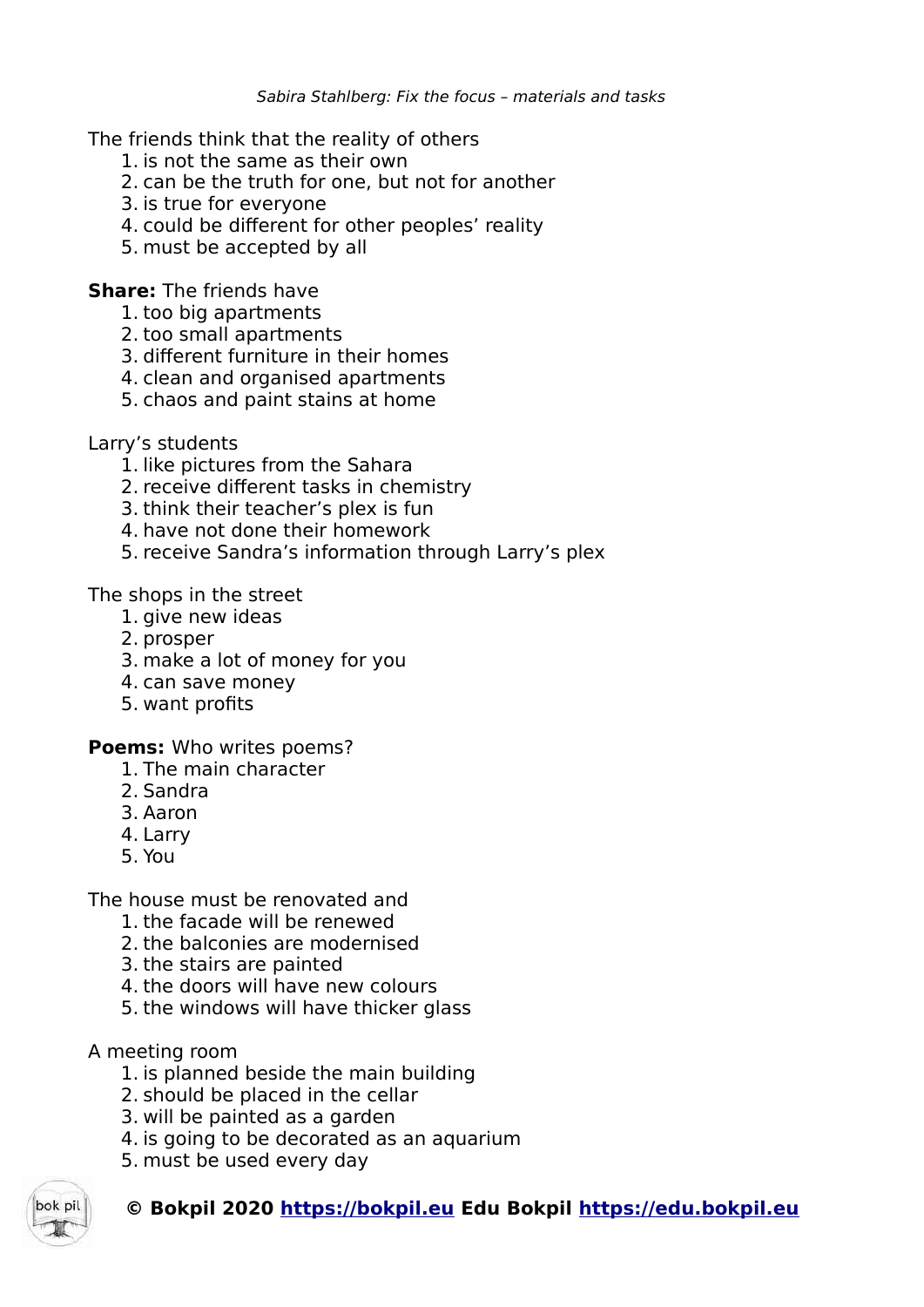### **Car:** A meteorite

- 1. will soon crash onto the Earth
- 2. has already fallen down in America
- 3. missed the Earth with a thousand kilometres
- 4. burned up in the atmosphere
- 5. was actually fake news

### The cars

- 1. are interesting for Aaron and Sandra
- 2. all carry brands the main character knows
- 3. let out exhaust fumes
- 4. and buses are ecological
- 5. are faster than bicycles and more friendly to the environment

The music the main character listens to

- 1. is jazz everybody likes
- 2. thunders in the ears
- 3. is so silent that one can hear the traffic
- 4. comes from the radio
- 5. is played by an orchestra

### **Plastic:** Aaron can

- 1. not translate without his plex dictionary
- 2. takes a week of vacation
- 3. pull the blanket over his head
- 4. bake a chocolate cake
- 5. prepare tasty food

#### Larry has

- 1. learnt all about clothes and costumes
- 2. arranged parties before
- 3. chosen flowers for his wedding
- 4. combined decorations and programmes
- 5. decided he wants to marry

#### Sandra knows

- 1. everything about plastic nowadays
- 2. how little plastic litters
- 3. how much people collect plastic in nature
- 4. how she can avoid using plastic
- 5. that plastic does not break down in nature

### **Bicycle:** Aaron sees a

- 1. pink elephant
- 2. green deer
- 3. violet crocodile
- 4. yellow hippopotamus
- 5. white lemur

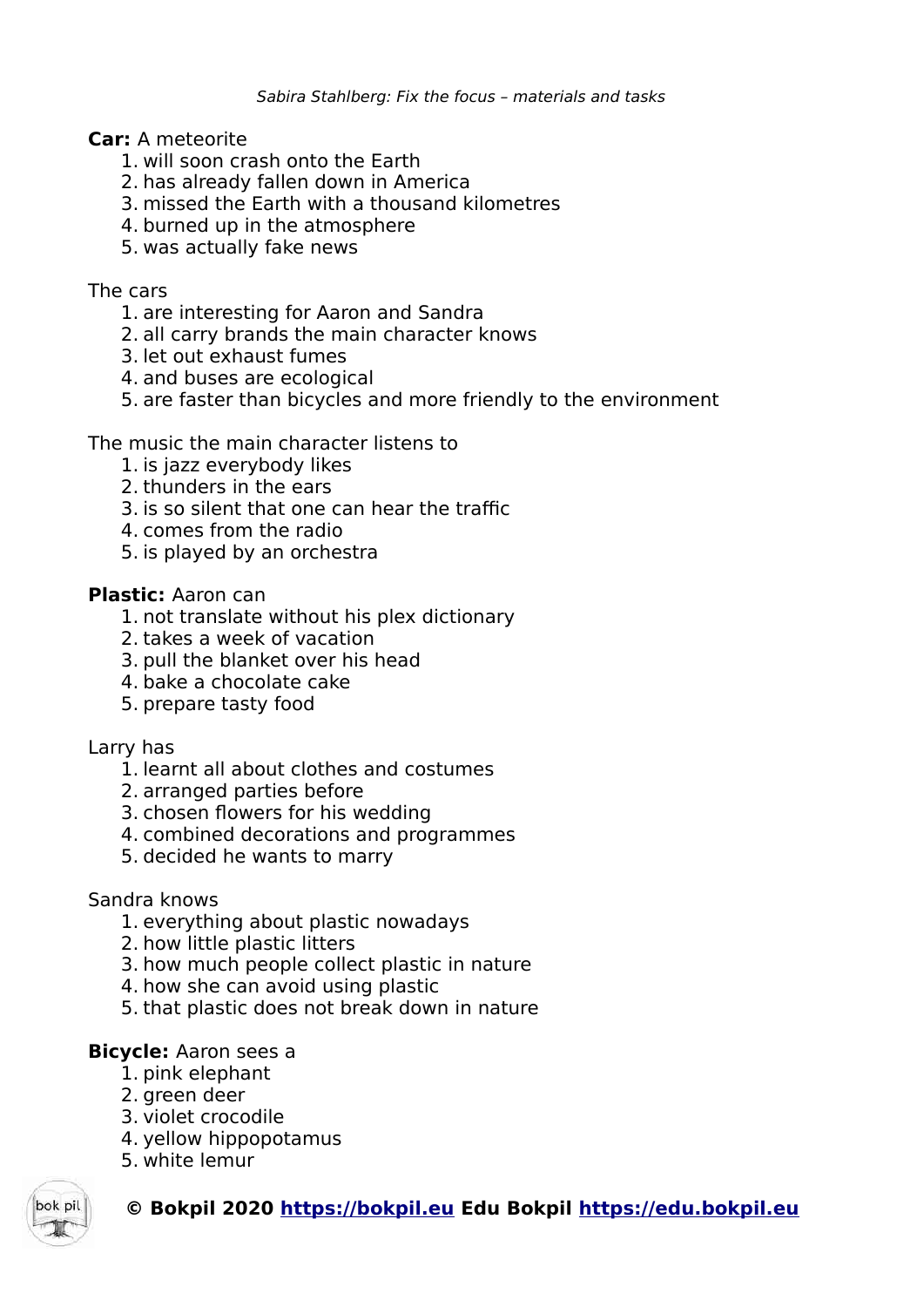The lady with the poodle

- 1. listens to classical music
- 2. bicycles to the shop
- 3. loves rock music
- 4. walks in the park
- 5. drives a motorcycle to the shop
- 6. mostly sits at home drinking coffee

People often have prejudices about

- 1. foreigners
- 2. their neighbours
- 3. foreign languages
- 4. other people's clothes
- 5. the behaviour of other people
- 6. age

## **Filter:** Aaron

- 1. likes to mix things up
- 2. wonders what his mother will say
- 3. wants to learn to cook
- 4. wishes to learn new things
- 5. plans to collect food recipes
- 6. is going to shop things for Sandra's kitchen

Sandra thinks we should not

- 1. criticise the way people look
- 2. criticise the personality of others
- 3. think differently from others
- 4. say something about the morals of others
- 5. feel easily insulted

Aaron's solution to the plex problem

- 1. is to change plex
- 2. decides who is in charge
- 3. is to wait until the system functions again
- 4. takes all aspects into account
- 5. is unique

### **Freedom:** To take off the plex means that

- 1. the world looks different
- 2. the friends see each other as they are
- 3. they have a complicated challenge
- 4. everybody gets trouble at work
- 5. the reality can be very scary

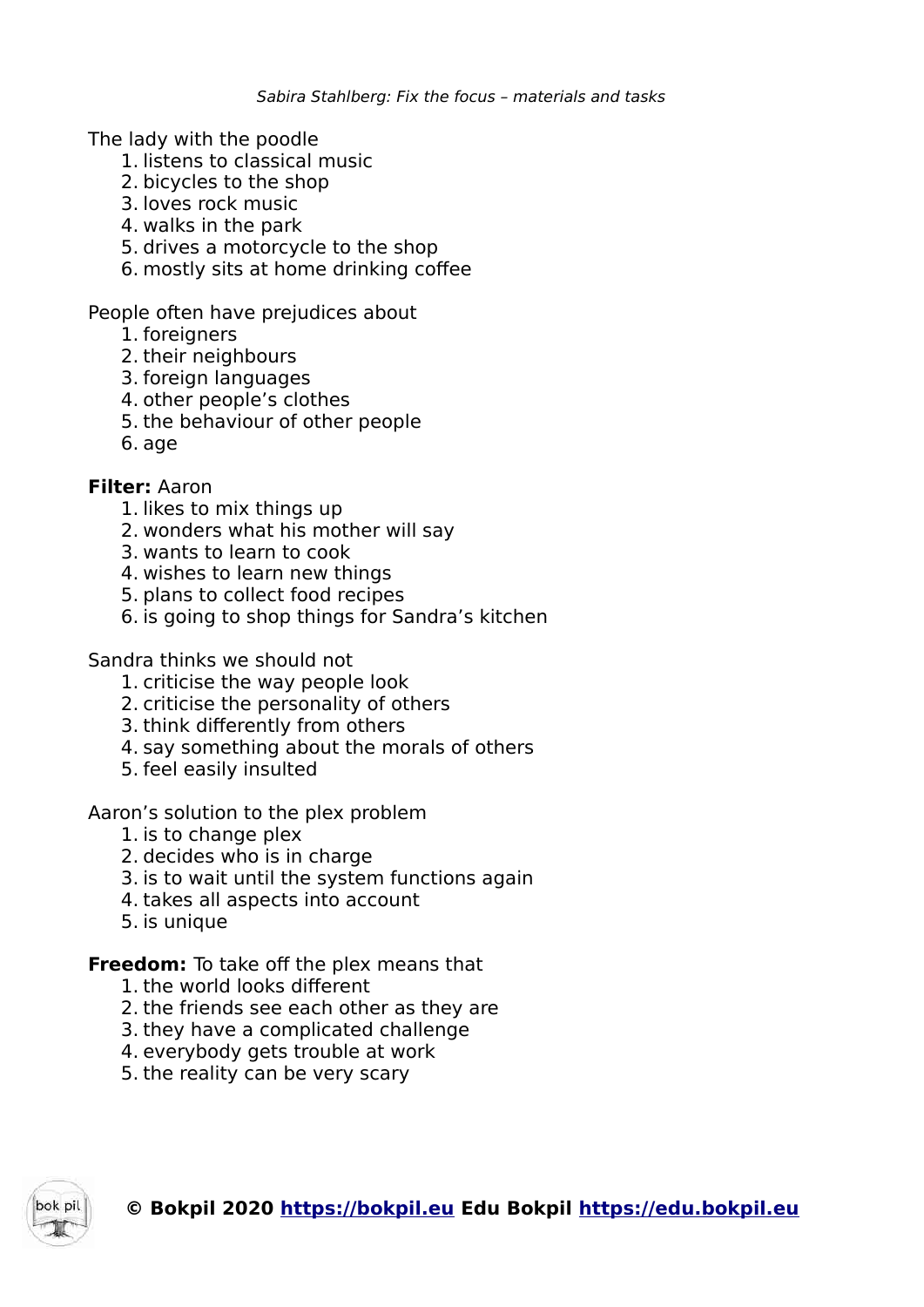Without plex one can

- 1. have less prejudices
- 2. talk more openly
- 3. remove previous opinions
- 4. get more chances to listen to others
- 5. understand each other better

The main character

- 1. prefers not to take off the plex
- 2. wants to see the world from another point of view
- 3. wishes to see the friends in a different way
- 4. must be able to paint
- 5. will take off the plex